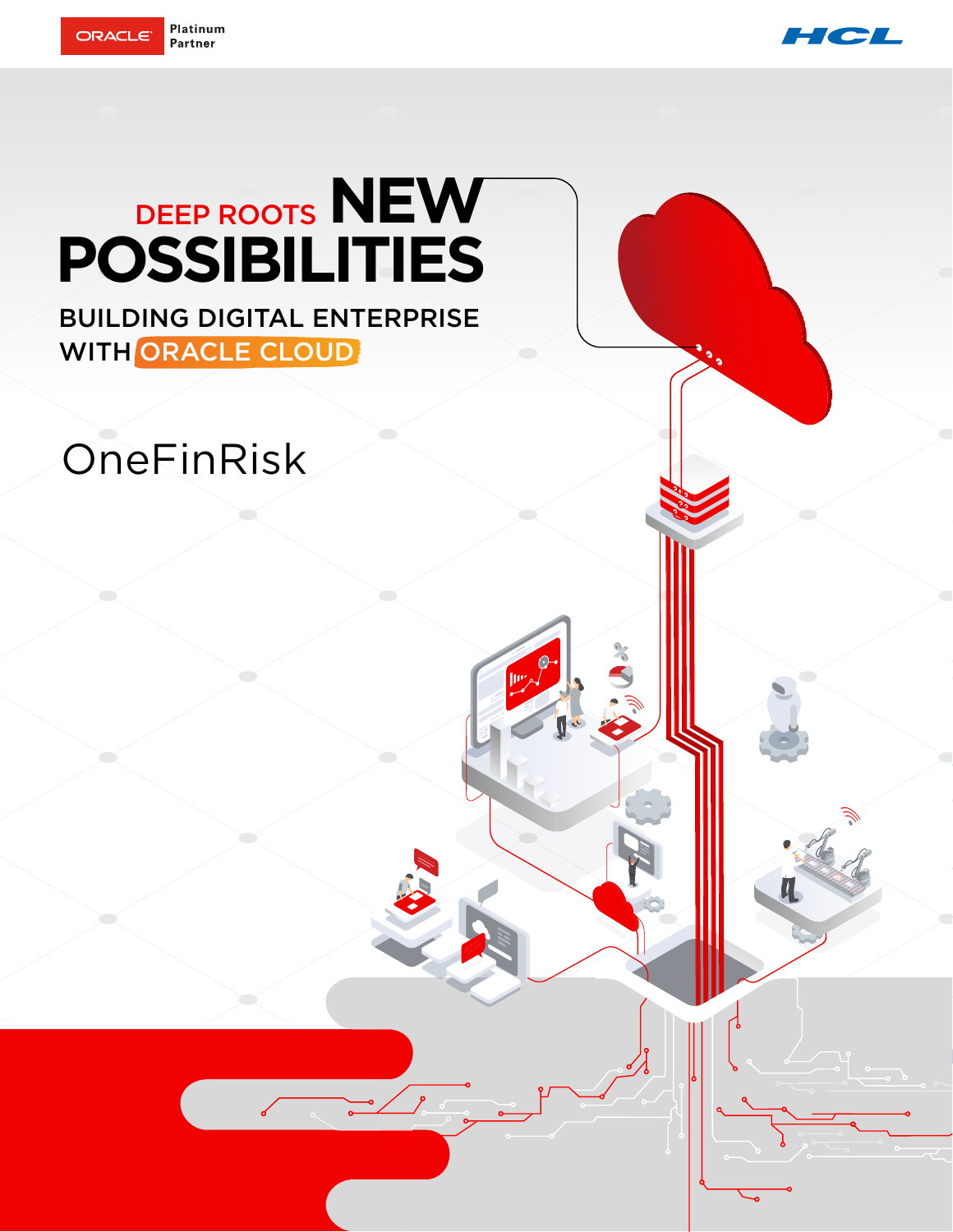Financial Institutions of this century have taken a strategic stride towards building an integrated Finance and Risk measuring system which would enable them to identify, measure, transfer and add controls to monitor their Corporate Financial Risk.

OneFinRisk is a comprehensive Integrated Corporate Risk Adjusted Performance Management solution from HCL's Digital & Analytics group for the Financial Services Industry that will empower the offices of CFO, CRO and CDO to truly build a digital 21st Century Enterprise.

The solution covers various facets of Financial Risk Management including Liquidity management, Interest Rate and Foreign Currency Risk modeled at account level, using transaction strategies, embedded options, forecast assumptions, Liquidity Risk ratios - the LCR and NSFR under contractual and stress conditions, rate dependent business rules under deterministic & stochastic methodologies.

OneFinRisk provides risk based profitability analysis with emphasis on net interest margin, utilizing HCL's One Data Model and leverages the Oracle Financial Services Analytical Applications (OFSAA) EPM and ERM suite of products along with OBIEE and BI Cloud Services.





## Solution Highlights

- **One Data Model:** OneFinRisk solution leverages a pre-integrated data model which enables storing data from multiple sources, extending for risk and performance measurements, management insights and for all Risk and Performance Management reporting purposes
- **Big Data Integration:** OneFinRisk solution extends support to integrate multi-type source systems including Big Data sources; the Integration of which is achieved with minimal ETL activity. The resulting upstream ETL processes are insulated against any downstream data model changes. Combined with effective Big Data support, OneFinRisk achieves enriched analytical capabilities with simplified operating environment
- **DRM ISH Integration:** OneFinRisk solution is equipped with Oracle Data Relationship Management (DRM), combined with Integration Smart Hub (ISH) it aims to proactively manage changes in master data across operational, analytical and enterprise performance management silos. It provides a flexible administrative capability in handling tasks related to system metadata and user security for DRM specific applications
- **Enhanced Performance Design:** Pre-built data quality checks, mappings, dimensions, business rules, models and dashboards enable users to derive results faster
- **Integration Framework:** OneFinRisk comes with prebuilt, enhanced extraction and transformation procedures that integrate data from multiple source systems including Big Data utilized by Profitability and Risk engines
- **Insight-driven Business Reporting (including Oracle BICS):** OneFinRisk leverages OBIEE/ BICS for multidimensional reporting. Through the 'Lift and Shift' method, the solution leverages the benefits of bringing processed data to cloud, which allows users to upload RPD built on premise to BICS.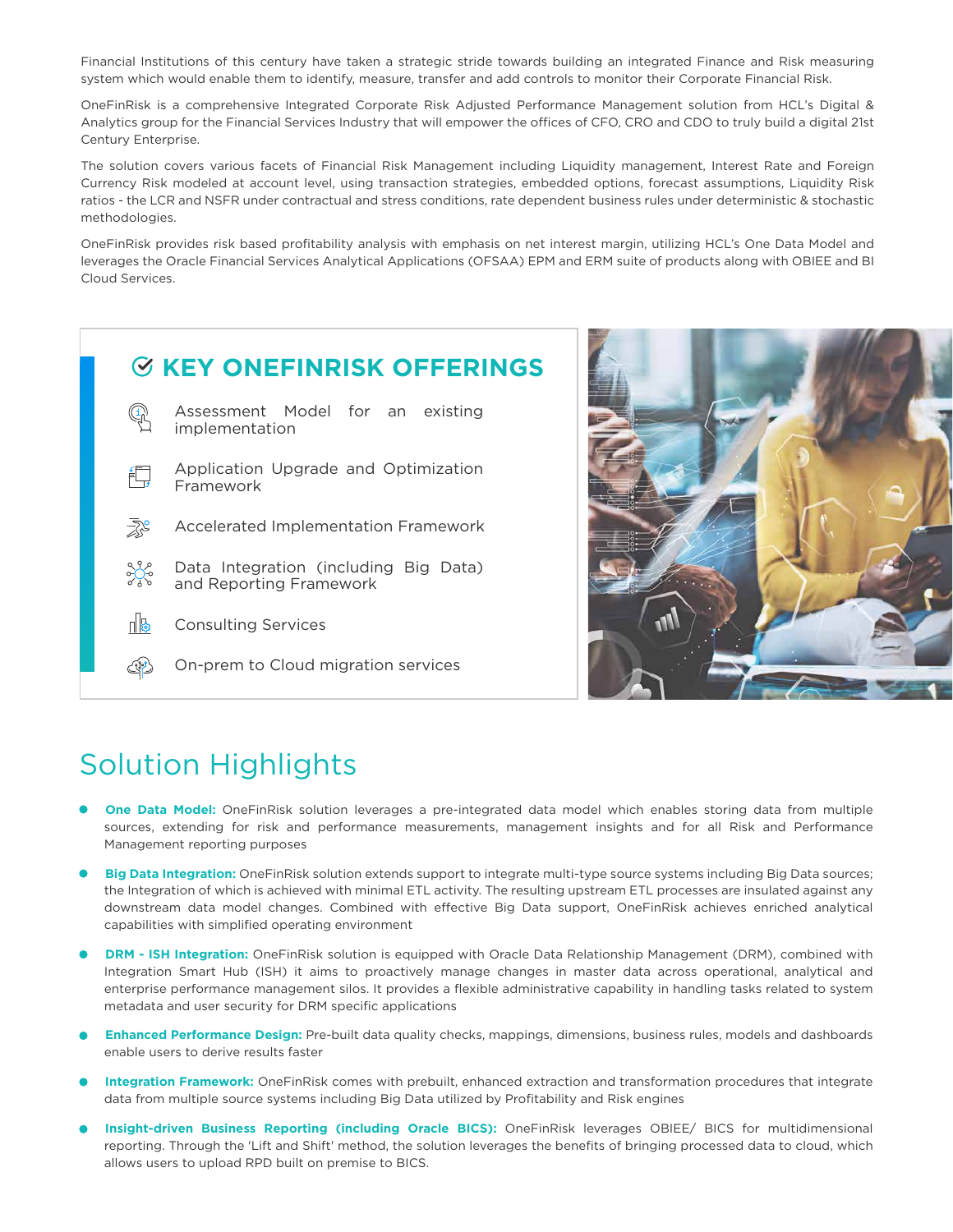## Integrated Architecture

OneFinRisk solution is a key component of the Finance BI reference Architecture and is tightly integrated with other solution components.



#### **KEY BUSINESS DRIVERS**

- **Integrated view of Finance and Risk Data**
- Comprehensive Risk Adjusted Profitability Model
- Open architecture capable of 'plugging' in existing profitability and risk models
- Pre-built Liquidity Risk Management Ratio Calculations
- **Insight driven visualization**
- Pre-defined Data Quality Rules
- **Standard Integration Framework**

#### **ASSETS & ACCELERATORS**

- **Integrated Risk and Performance Data** Model
- Reference Profitability and Risk Models
- Metadata and data migration scripts
- Pre-built Multidimensional Reports
- Reusable predefined integration procedures
- Reference Solution and Application Architecture
- Implementation Assessment and  $\bullet$ Maturity Model

### Business Benefits

- **Faster time to market** Use our OneFinRisk solution accelerators and framework for swift implementation of OFSAA Performance and regulatory compliant Risk Management modules
- **Reduced TCO** We enable the assessment and revalidation of your current investments in Oracle Financial Services Analytical Applications, and help with upgrade, optimization of processes, integration framework and infrastructure validation-thus help reduce overall cost of ownership.
- **Integrated view of Finance and Risk data** The extended Integrated Finance and Risk Data Model leverages the Financial Services Data Foundation to provide unified view of business metadata and data for CDO, CFO and CRO thus enabling the Finance IT Systems to have a common reference data model for management and regulatory reporting.
- **Enables strategic decision-making using Risk Adjusted Performance Analytics** Our Business Analytics framework empowers CFOs and CROs with KPI-based insights, Risk Adjusted Profitability thus driving proactive and timely reporting.